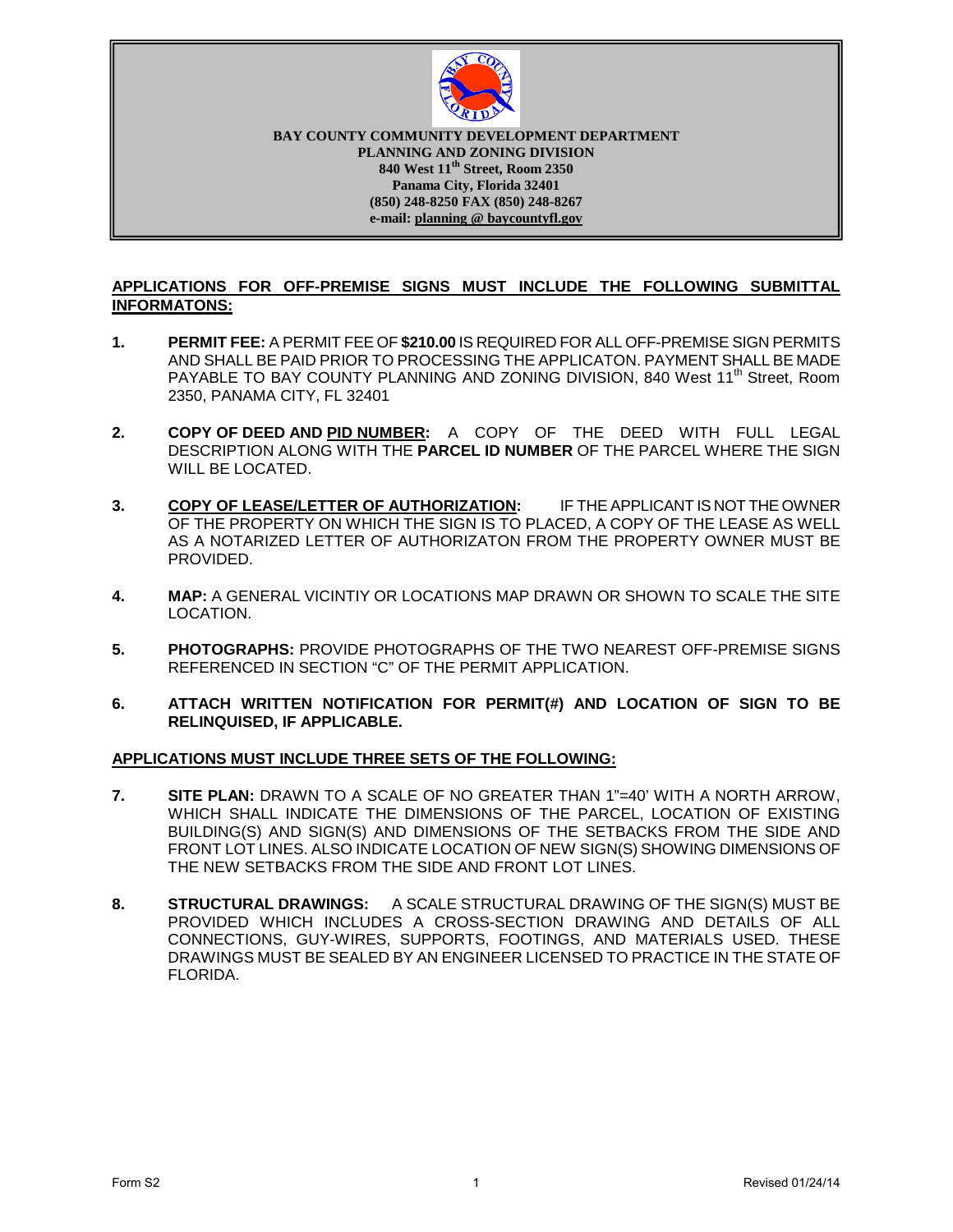# **CHECKLIST FOR CHANGES/MODIFICATIONS TO AN EXISTING SIGN**

| 1. Type of sign(s) involved: Free-standing sign $\boxed{\phantom{a}}$ Wall sign $\boxed{\phantom{a}}$<br><b>Both</b>                                                                                                       |
|----------------------------------------------------------------------------------------------------------------------------------------------------------------------------------------------------------------------------|
| 2. Is the existing sign(s) Non-Conforming? Yes $\Box$<br>No                                                                                                                                                                |
| 3. Is an increase in size (sq .ft.), height (ft.), mass, or bulk involved?* Yes $\frac{1}{2}$<br>No l<br>If yes, Provide details of proposed increase by illustrating existing and proposed sign,<br>including dimensions. |
| For Free-standing Signs:                                                                                                                                                                                                   |
| 4. Does the existing sign(s) meet the setback requirement from property line to leading<br>edge of sign? Yes    <br>Nol                                                                                                    |
| 5. What is the distance (in feet) from the property line to leading edge of sign?                                                                                                                                          |
| 6. Total height of sign (in feet): Existing _________ Proposed _______                                                                                                                                                     |
| 7. Distance from grade to bottom of sign (in feet): Existing<br>Proposed                                                                                                                                                   |

# **\*Non-Conforming signs shall not be increased in size, including additional square feet, height, mass, or bulk.**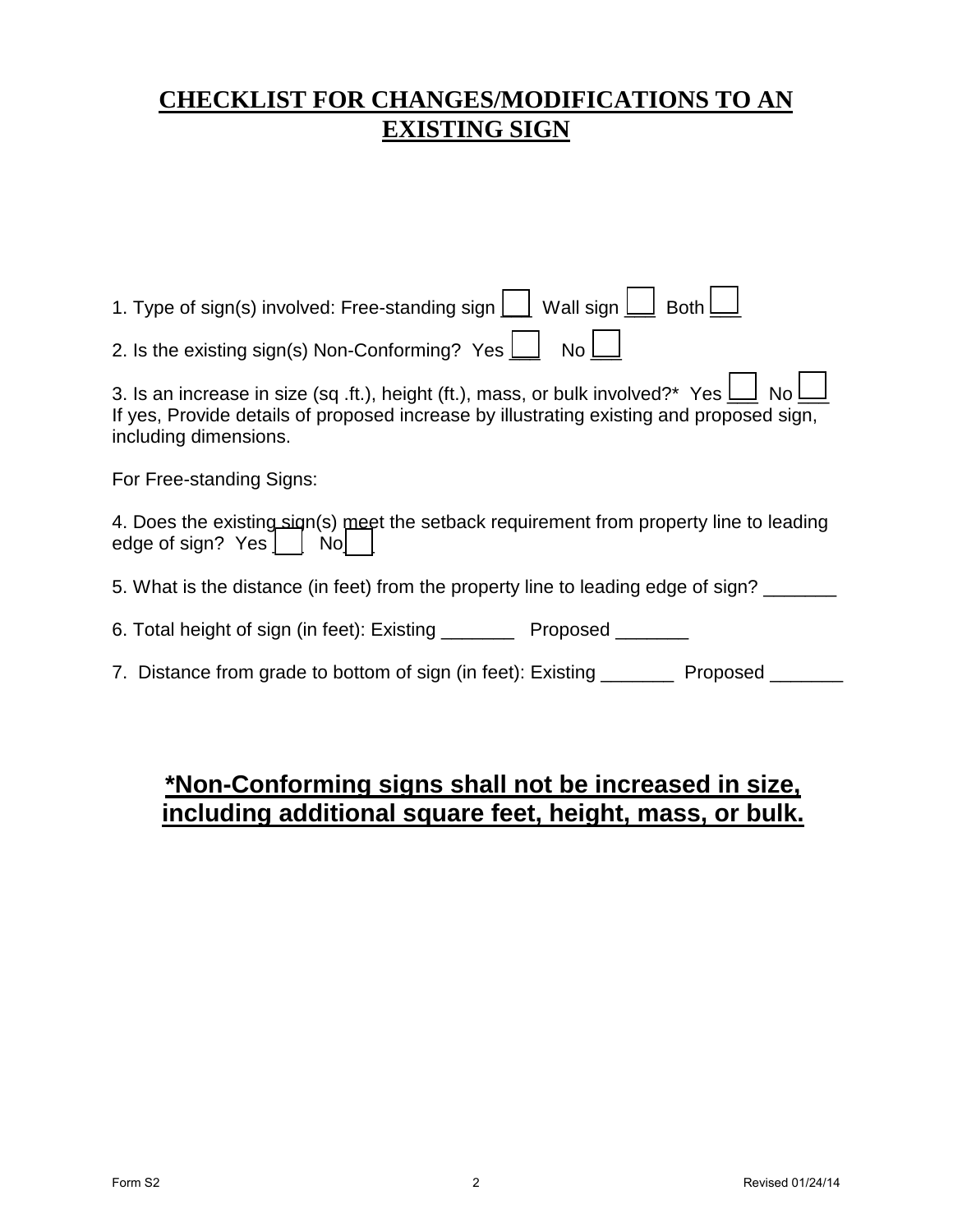

**BAY COUNTY COMMUNITY DEVELOPMENT DEPARTMENT PLANNING AND ZONING DIVISION 840 West 11th Street, Room 2350 Panama City, Florida 32401 (850) 248-8250 FAX (850) 248-8267 e-mail: planning @ baycountyfl.gov**

# **OFF PREMISE SIGN PERMIT APPLICATION**

**Must have SR-2, C-1, C-2, C-3, IND-1 or IND-2 Zoning and a FDOT Permit.**

## **\*\* THIS PERMIT EXPIRES 6 MONTHS FOLLOWING APPROVAL \*\***

| (A) APPLICANT/OWNERSHIP INFORMATION (PLEASE PRINT OR TYPE)<br>Applicant Name:<br>The Applicant is the: A) Property Owner Core B) Authorized Agent<br>granting permission for the agent to obtain any necessary permits.)<br>Property Owner Name: 1988 and 2009 and 2009 and 2009 and 2009 and 2009 and 2009 and 2009 and 2009 and 2009 and<br>(B) PARCEL INFORMATION<br><b>PARCEL I.D.#: ______</b><br>(REQUIRED) |      | File No: <u>To be completed by Staff</u> Application Received: <u>To be completed by Staff</u> |
|-------------------------------------------------------------------------------------------------------------------------------------------------------------------------------------------------------------------------------------------------------------------------------------------------------------------------------------------------------------------------------------------------------------------|------|------------------------------------------------------------------------------------------------|
|                                                                                                                                                                                                                                                                                                                                                                                                                   |      |                                                                                                |
|                                                                                                                                                                                                                                                                                                                                                                                                                   |      |                                                                                                |
| (If the applicant is an agent, attach a signed statement from the property owner                                                                                                                                                                                                                                                                                                                                  | I.   |                                                                                                |
|                                                                                                                                                                                                                                                                                                                                                                                                                   |      |                                                                                                |
|                                                                                                                                                                                                                                                                                                                                                                                                                   |      |                                                                                                |
|                                                                                                                                                                                                                                                                                                                                                                                                                   |      |                                                                                                |
|                                                                                                                                                                                                                                                                                                                                                                                                                   |      |                                                                                                |
|                                                                                                                                                                                                                                                                                                                                                                                                                   | II.  |                                                                                                |
|                                                                                                                                                                                                                                                                                                                                                                                                                   |      |                                                                                                |
|                                                                                                                                                                                                                                                                                                                                                                                                                   |      |                                                                                                |
|                                                                                                                                                                                                                                                                                                                                                                                                                   | III. |                                                                                                |
|                                                                                                                                                                                                                                                                                                                                                                                                                   |      |                                                                                                |
|                                                                                                                                                                                                                                                                                                                                                                                                                   |      |                                                                                                |
|                                                                                                                                                                                                                                                                                                                                                                                                                   |      |                                                                                                |
|                                                                                                                                                                                                                                                                                                                                                                                                                   |      |                                                                                                |
|                                                                                                                                                                                                                                                                                                                                                                                                                   |      |                                                                                                |
|                                                                                                                                                                                                                                                                                                                                                                                                                   |      |                                                                                                |
|                                                                                                                                                                                                                                                                                                                                                                                                                   |      |                                                                                                |

Zoning Designation of Property: \_\_\_\_\_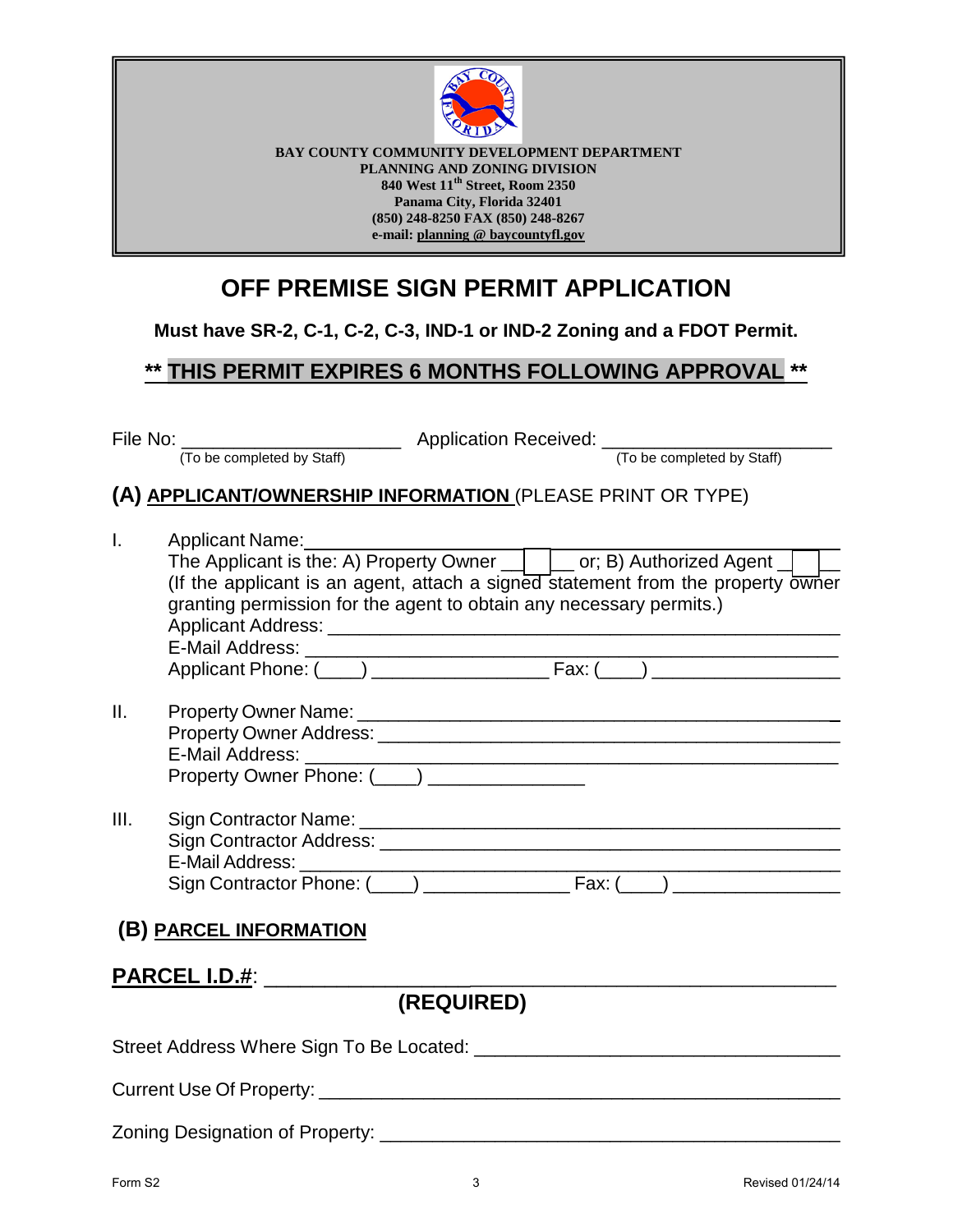## **(C) ADJACENT SIGNAGE INFORMATION**

| Street Address/Location Of Nearest Off-Premise Sign:                                                                                                                                                                                                                                                                                                                                  |  |  |
|---------------------------------------------------------------------------------------------------------------------------------------------------------------------------------------------------------------------------------------------------------------------------------------------------------------------------------------------------------------------------------------|--|--|
| Distance (In Feet) To Nearest Off-Premise Sign: ________________________________<br>Street Address/Location Of Nearest Off-Premise Sign:                                                                                                                                                                                                                                              |  |  |
| Distance (In Feet) To Nearest Off-Premise Sign: ________________________________                                                                                                                                                                                                                                                                                                      |  |  |
| (D) PROPOSED SIGNAGE INFORMATION                                                                                                                                                                                                                                                                                                                                                      |  |  |
| Dimensions of Sign Face Area (In Square feet): _________________________________<br>Overall Sign Height (From Top to Sign Face to Ground): _________________________<br>Sign Face Clearance (From Bottom of Sign to Ground): ___________________________<br>Distance From Proposed Sign Location to Property Lines: ________________________<br>Front (Right-of-Way): _______________ |  |  |
| (*NOTE: SETBACKS – Leading edge of Sign must meet setback requirements.)                                                                                                                                                                                                                                                                                                              |  |  |
| Type of OFF-PREMISE Sign:<br><b>Static</b><br>  Electronic<br>Tri-Vision                                                                                                                                                                                                                                                                                                              |  |  |
| <b>NIT Illumination:</b><br>Daylight Hours<br>(5,000 Maximum)                                                                                                                                                                                                                                                                                                                         |  |  |
| Dusk to Dawn<br>(500 Maximum)                                                                                                                                                                                                                                                                                                                                                         |  |  |
| Permit (#) and Location of Sign To Be Relinquished, if applicable: _____________                                                                                                                                                                                                                                                                                                      |  |  |

### **Applicant's Signature:** \_\_\_\_\_\_\_\_\_\_\_\_\_\_\_\_\_\_\_\_\_\_\_\_\_\_\_\_\_\_\_\_\_\_\_\_\_\_\_\_\_\_\_\_\_\_\_\_\_\_

**(Please attach a letter or authorization from property owner if authorized agent is submitting application.)** 

\_\_\_\_\_\_\_\_\_\_\_\_\_\_\_\_\_\_\_\_\_\_\_\_\_\_\_\_\_\_\_\_\_\_\_\_\_\_\_\_\_\_\_\_\_\_\_\_\_\_\_\_\_\_\_\_\_\_\_\_\_\_\_\_\_\_\_\_\_\_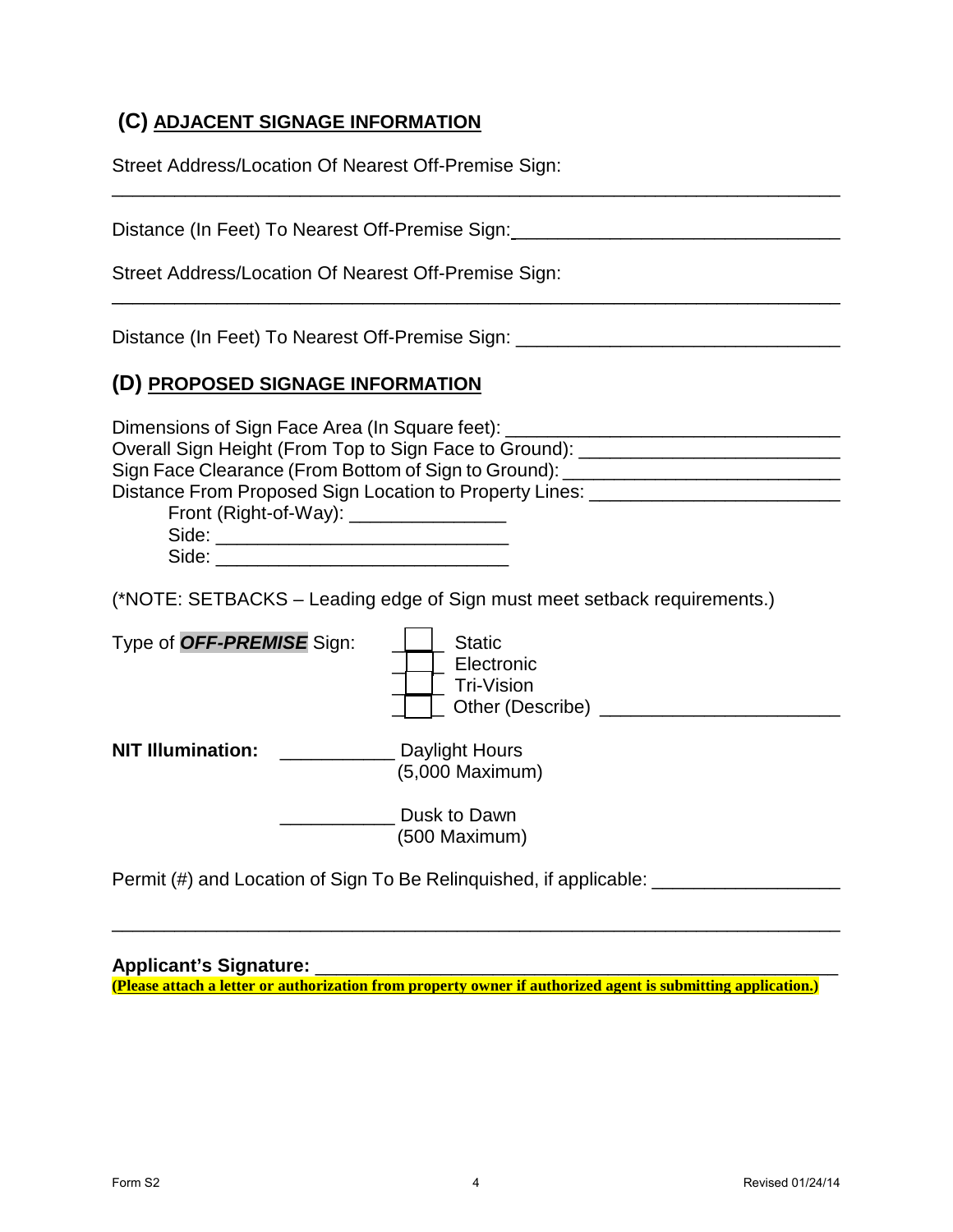|                                                                                                                                   | <b>DO NOT WRITE IN THIS AREA</b>         |          |
|-----------------------------------------------------------------------------------------------------------------------------------|------------------------------------------|----------|
|                                                                                                                                   | <b>FOR OFFICIAL USE ONLY</b>             |          |
| Date Application Deemed Incomplete (If Applicable): ____________________________                                                  |                                          |          |
| Date Application Reviewed: Reviewed By: Reviewed By:                                                                              |                                          |          |
|                                                                                                                                   | Permissible                              | Proposed |
| <b>Number of Signs Allowed</b><br><b>Total Sign Area Allowed</b><br><b>Minimum Distance From Property</b><br>Lines (Front, Sides) |                                          |          |
| Sign Height                                                                                                                       |                                          |          |
|                                                                                                                                   |                                          |          |
|                                                                                                                                   |                                          |          |
| Application Approved For Transmittal To Builders' Services Division:                                                              | (Affix Planning Division Stamp and Date) |          |
| Application Denied For Transmittal To Builders' Services Division:                                                                | (Affix Planning Division Stamp and Date) |          |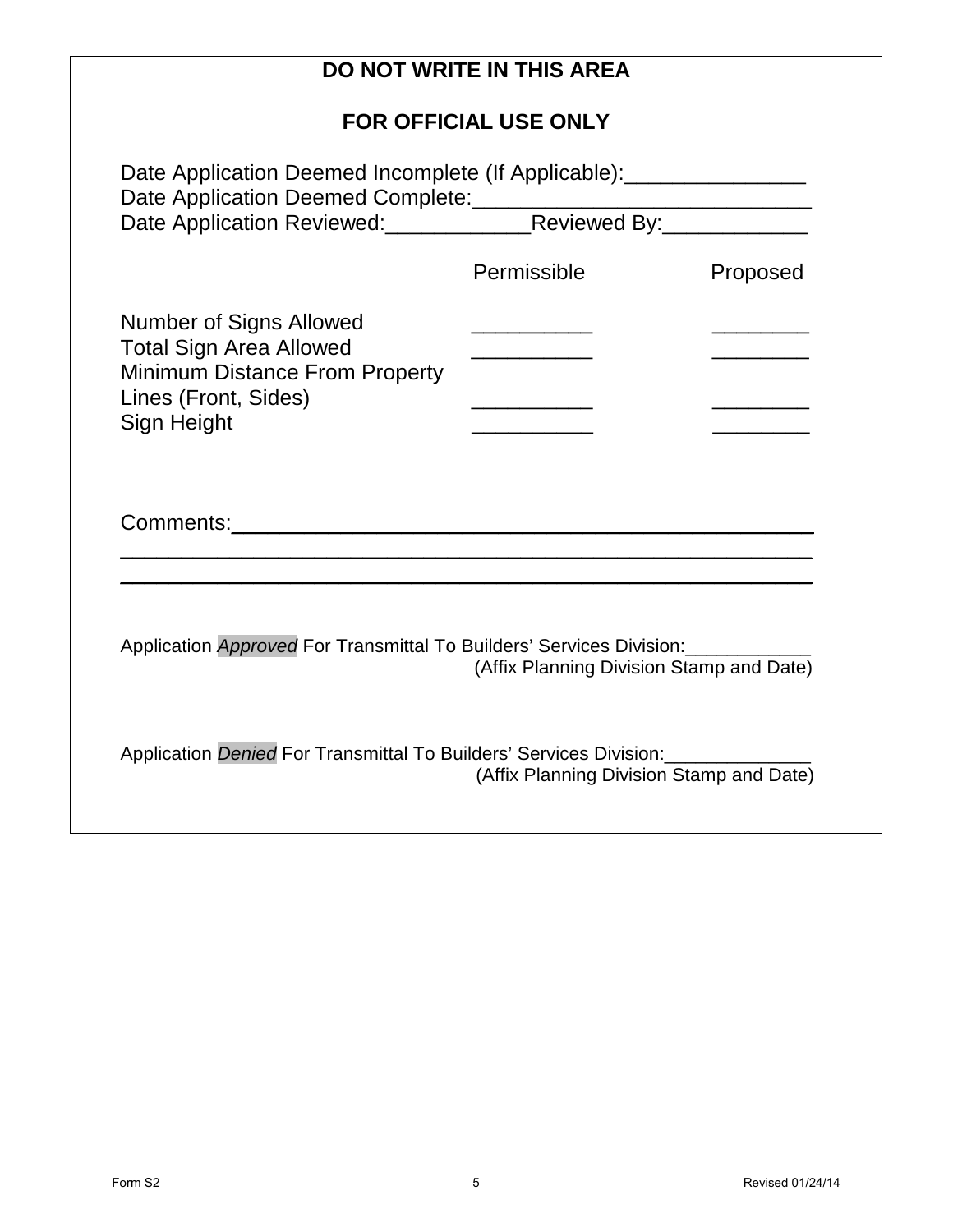### **FORM B35**

### **BAY COUNTY BUILDERS SERVICES DIVISION SIGN PERMIT CHECKLIST AVOID PROCESSING DELAYS**

Please provide all applicable items listed below. This form is for building permit purposes and **not** for Planning Division submittals.

- 1. \_\_\_\_\_ **TWO COMPLETE SETS OF PLANS**, drawn to scale containing the site plan as approved by Planning & Zoning department. Construction drawings must indicate compliance with section 3107 of the Florida Building Code.
- 2. \_\_\_\_\_ **For all billboard or off premise signs in the unincorporated county**, prior to construction, a survey by a licensed surveyor shall be submitted displaying where the property should be staked at the edge of the ROW and the location of the site pole. Survey markers shall be placed by a licensed surveyor staking the edge of the ROW and the centered location of the support pole. Prior to final inspection, the applicant shall submit a certified as built plan which confirms compliance with height and setbacks approved by Planning and Zoning.
- 3. \_\_\_\_\_ For all **freestanding** signs, property line must be staked and identified at first inspection. If setbacks are at all questionable, the inspector will require an as built survey to verify setbacks before approval.
- 4. \_\_\_\_\_ Written approval from your Planning Department (City or County)
- 5. \_\_\_\_\_ Complete, notarized Building Permit Application.
- 6. **Werified legal address letter.**

|                             | Phone: | Cell: |  |
|-----------------------------|--------|-------|--|
| <b>Applicant Signature</b>  |        |       |  |
|                             | Date:  |       |  |
| <b>Print Applicant Name</b> |        |       |  |

NOTICE: In addition to the requirements of this permit, there may be additional restrictions applicable to this property that may be found in the public records of this county, and there may be additional permits required from other government entities such as water management districts, state agencies, or federal agencies.